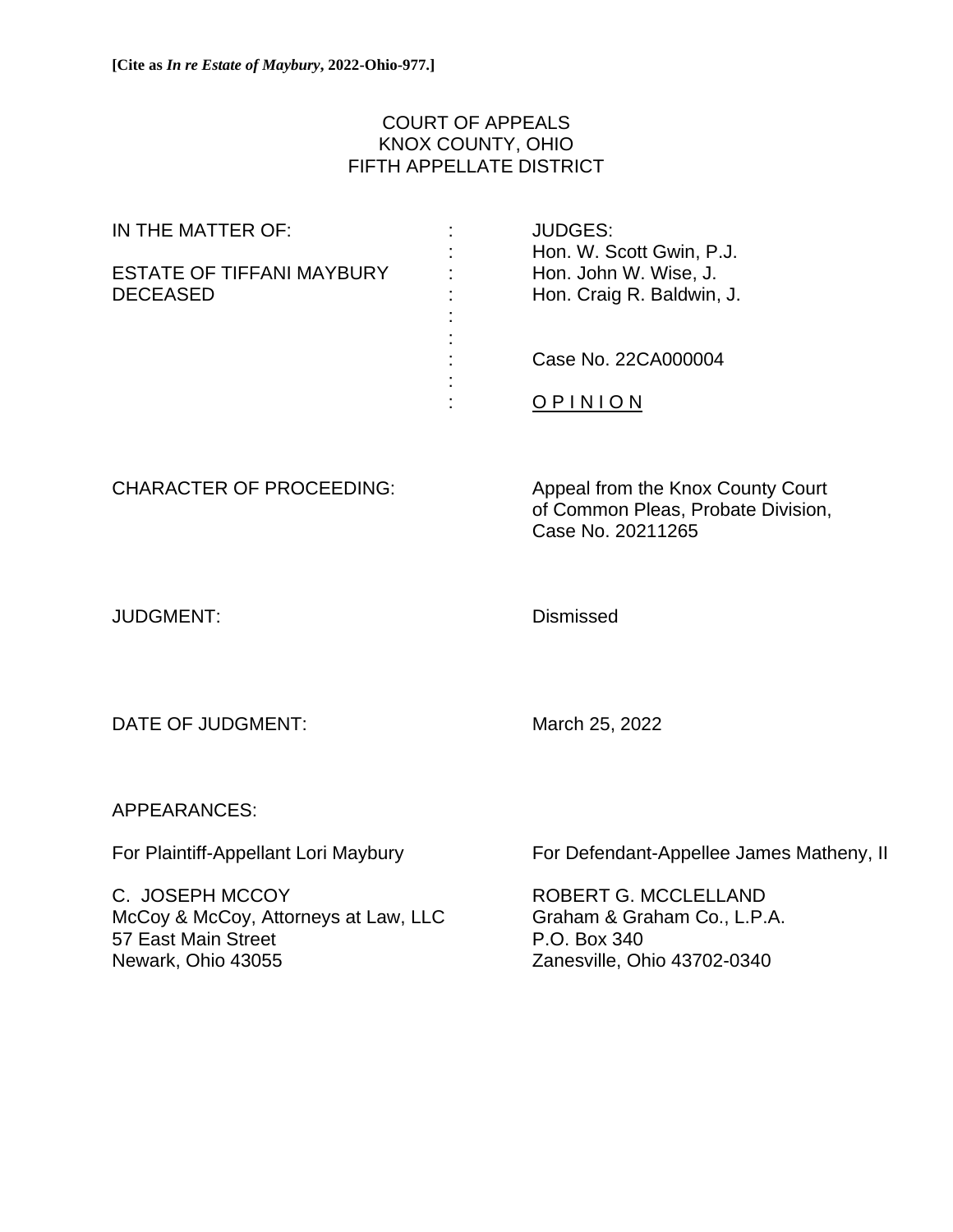### *Baldwin, J.*

**{¶1}** Lori Maybury appeals from the December 29, 2021 Journal Entry of the Probate Court of Knox County denying her Motion to Vacate James M. Matheny II's Appointment as Administrator of Estate of Tiffani Maybury.

# STATEMENT OF THE FACTS AND CASE

**{¶2}** Appellant Lori Maybury is the mother of Tiffani Maybury. On October 2, 2021, Tiffani, who was unmarried at the time, was killed in an automobile accident. She is survived by her two minor children, appellant, her step-father and siblings. Tiffani died without having as last will and testament and, therefore, died intestate.

**{¶3}** On October 8, 2021, appellee James M. Matheny II, who is Tiffani's exhusband and the father of her children, applied to the Probate Court to be Administrator of the Estate of Tiffani Maybury for the purpose of pursuing a wrongful death action. He was granted Letters of Administration on October 13, 2021.

**{¶4}** Thereafter, on November 15, 2021, appellant filed a Motion to Vacate James M. Matheny's II's Appointment as Administrator as well as an Application for Authority to Administer the Estate. Appellee filed a memorandum contra both on November 29, 2021 and appellant filed a reply on December 13, 2021. On December 23, 2021, appellee filed a response to the Motion to Vacate James M. Matheny's II's Appointment as Administrator as well as an Application for Authority to Administer the Estate.

**{¶5}** Pursuant to a Journal Entry filed on December 29, 2021, the trial court denied both appellant's Motion to Vacate James M. Matheny's II's Appointment as Administrator as well as her Application for Authority to Administer the Estate. The trial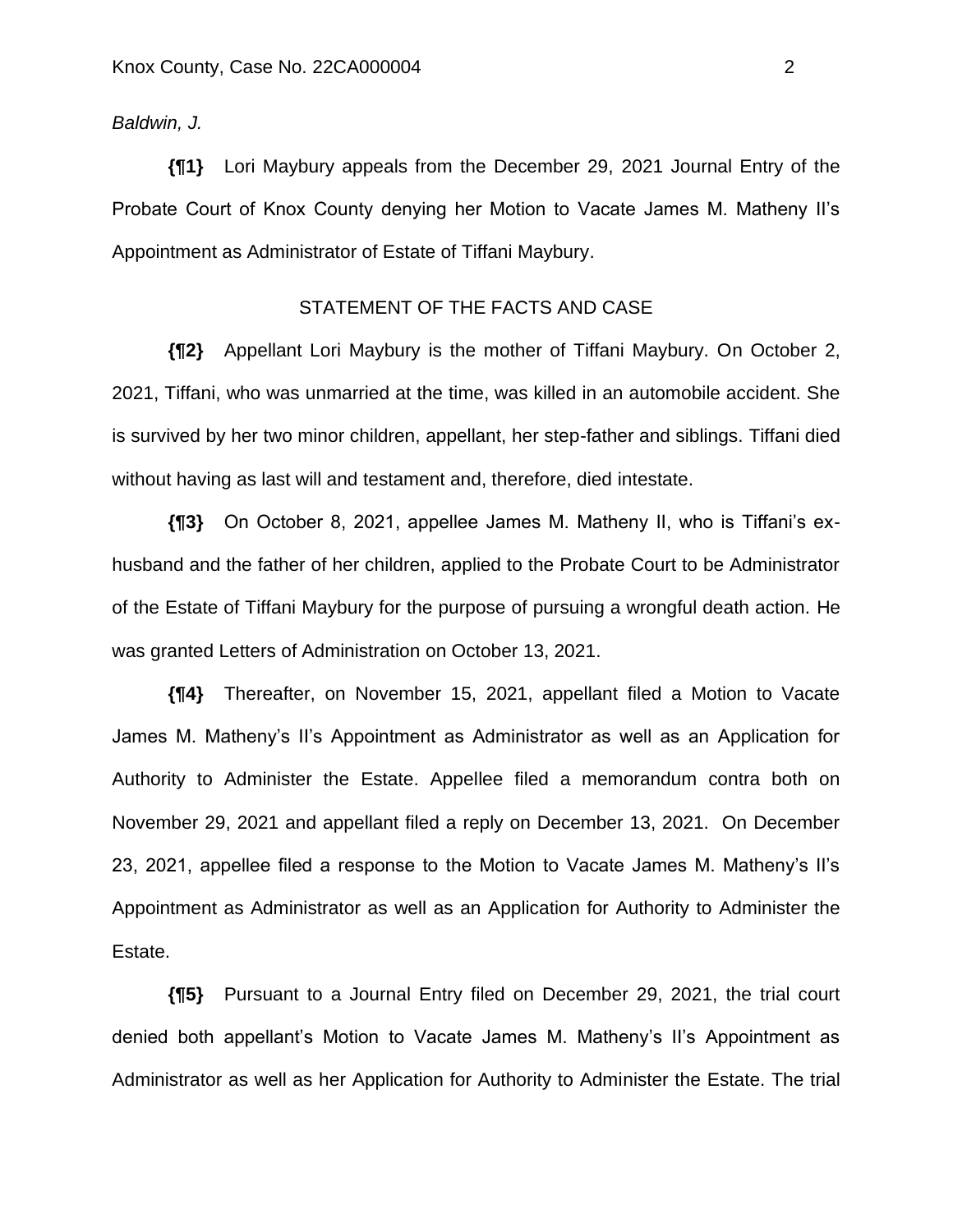court found that appellant did not have priority to serve as administrator of the Estate of Tiffani Maybury.

**{¶6}** Appellant now appeals, raising the following assignment of error on appeal:

**{¶7}** "I. THE PROBATE COURT ERRED BY DENYING APPELLANT LORI MAYBURY'S MOTION TO VACATE JAMES MATHENY'S APPOINTMENT AS ADMINISTRATOR OF THE ESTATE OF TIFFANI MAYBURY BECAUSE LORI MAYBURY IS ONE OF HER DECEASED DAUGHTER'S NEXT OF KIN, AND THEREFORE HAS PRIORITY TO SERVE AS ADMINISTRATOR OF HER DAUGHTER'S ESTATE.

## STANDARD OF REVIEW

**{¶8}** This case comes to us on the accelerated calendar. App. R. 11. 1, which governs accelerated calendar cases, provides, in pertinent part:

(E) Determination and judgment on appeal. The appeal will be determined as provided by App. R. 11.1. It shall be in sufficient compliance with App. R. 12(A) for the statement of the reason for the court's decision as to each error to be in brief and conclusionary form. The decision may be by judgment entry in which case it will not be published in any form.

**{¶9}** One of the important purposes of the accelerated calendar is to enable an appellate court to render a brief and conclusory decision more quickly than in a case on the regular calendar where the briefs, facts and legal issues are more complicated. *Crawford v. Eastland Shopping Mall Assn.* 11 Ohio App.3d 158, 463 N.E.2d 655 (1983). This appeal shall be considered in accordance with the aforementioned rule.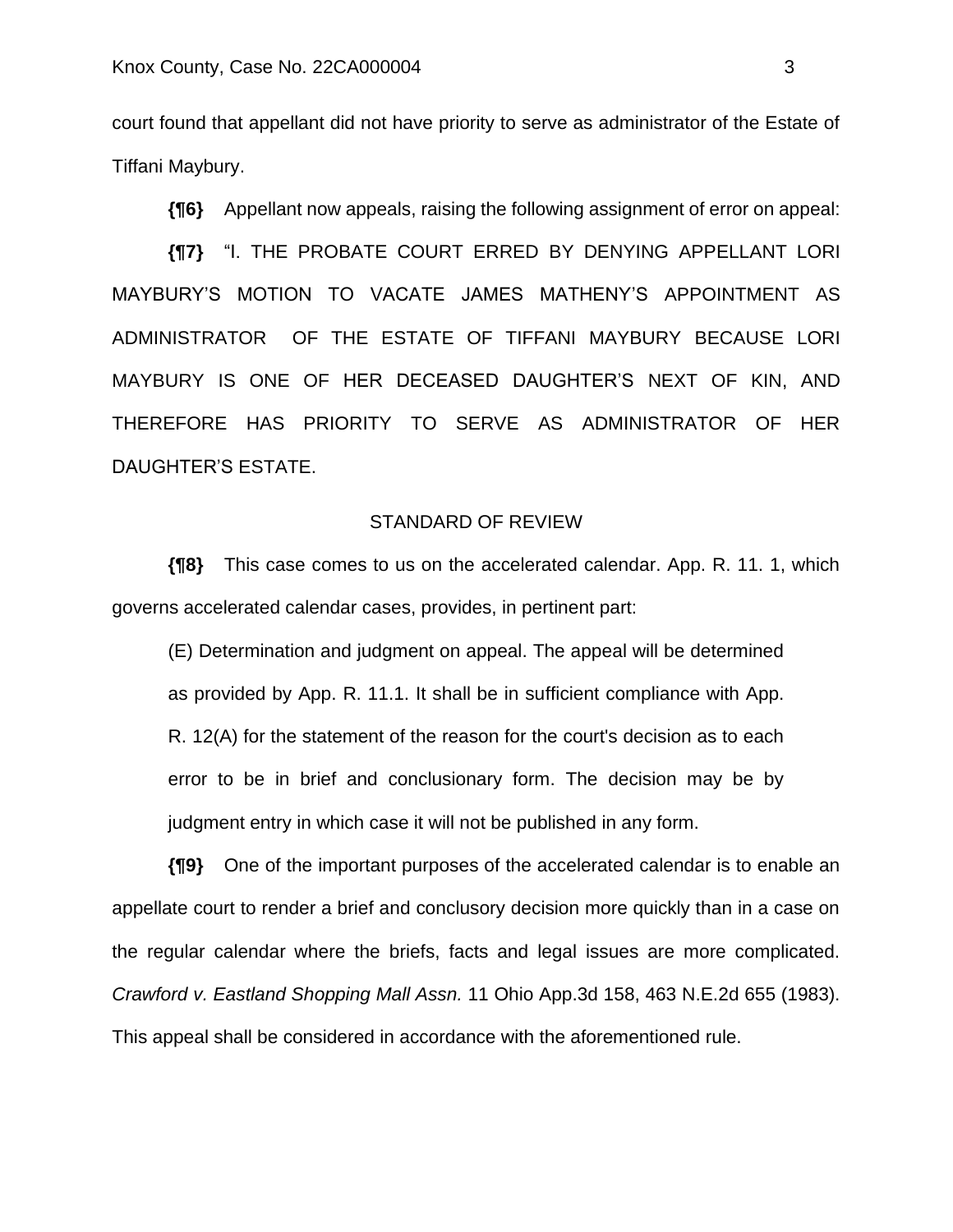I

**{¶10}** Appellant, in her sole assignment of error, argues that the trial court erred in denying her Motion to Vacate the Appointment of James M. Matheny, II as Administrator of the Estate of Tiffani Matheny.

**{¶11}** In general, a probate court's decision regarding the granting of letters of administration in an estate is reviewed for abuse of the court's discretion. *In re: Estate of Henne*, 66 Ohio St.2d 232, 421 N.E.2d 506(1981), *Estate of Brewer v. Black*, 5th Dist. Stark No. No. 2010–CA–00278, 2011-Ohio-920, ¶ 13. However, courts apply a de novo standard when reviewing issues of law such as whether, as the trial court found, appellant did not have priority to serve as administrator of the Estate of Tiffani Maybury. See *Chapman v. Chapman*, 11th Dist. Lake No. 2015-L-039, 2015-Ohio-4833.

**{¶12}** R.C. 2113.06 establishes the priority of persons entitled to administer an Estate. Such section states, in relevant part, as follows: (A) Administration of the estate of an intestate shall be granted to persons mentioned in this division, in the following order:

**{¶13}** (1) To the surviving spouse of the deceased, if resident of the state;

**{¶14}** (2) To one of the next of kin of the deceased, resident of the state.

**{¶15}** (B) If the persons entitled to administer the estate under division (A) of this section fail to take or renounce administration voluntarily, the matter shall be set for hearing and notice given to the persons.

**{¶16}** (C) If there are no persons entitled to administration, if they are for any reason unsuitable for the discharge of the trust, or if without sufficient cause they neglect to apply within a reasonable time for the administration of the estate, their right to priority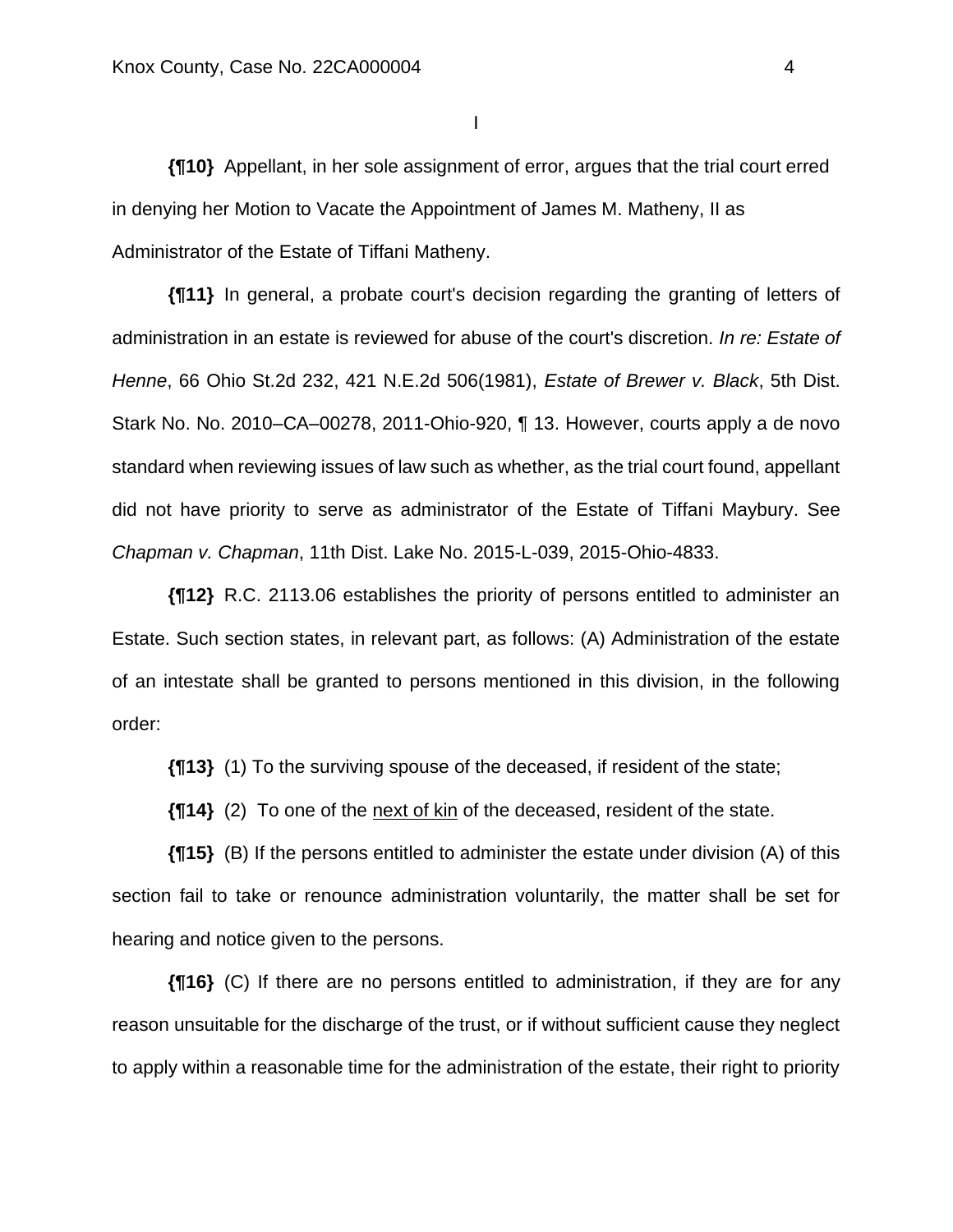#### Knox County, Case No. 22CA000004 5

shall be lost, and the court shall commit the administration to some suitable person who is a resident of the state, or to the attorney general or the attorney general's designee, if the department of medicaid is seeking to recover the costs of medicaid services from the deceased pursuant to section 5162.21 or 5162.211 of the Revised Code. The person granted administration may be a creditor of the estate. (Emphasis added).

**{¶17}** Because the decedent in this case had no surviving spouse, her next of kin was next in line for priority to administer her Estate. ""Next of kin" for purposes of this statute has been defined to encompass only those persons who are entitled to inherit all or some portion of the estate of the deceased. *In re Estate of Kelly* (1956), 102 Ohio App. 518, 144 N.E.2d 130 [3 O.O.2d 56]. "*In re Est. of Robertson*, 26 Ohio App. 3d 64, 66, 498 N.E.2d 206, 208 (1985). A person who is entitled to inherit nothing from decedent's estate has no priority and has no capacity to attack appointment of another. *In re Estate of Kelly, supra.*

**{¶18}** In *In re Blevins v. Fueston* (June 14, 1976), 1st Dist. No. 102, the court stated. " \* \* \* [W]e adopt the rule \* \* \* announced in *In re Estate of Kelly,* (supra)\* \* \*, that the term 'next of kin' as used in R.C. 2113.06 refers to those persons who are entitled to inherit all or some portion of the estate of the deceased, and that a person who is entitled to inherit nothing from the estate has no priority in appointment as administrator of the estate nor, for that matter, capacity to attack the appointment of another person. \* \* \* The principle which lies at the foundation of the preferences in the statute is that administration should be granted to those who eventually will be entitled to the property-those who are most interested in the estate." *Id.* at \*1, 144 N.E.2d 130. Thus, the court held that neither the ex-spouse, who was the mother of the decedent's children, nor the brother of the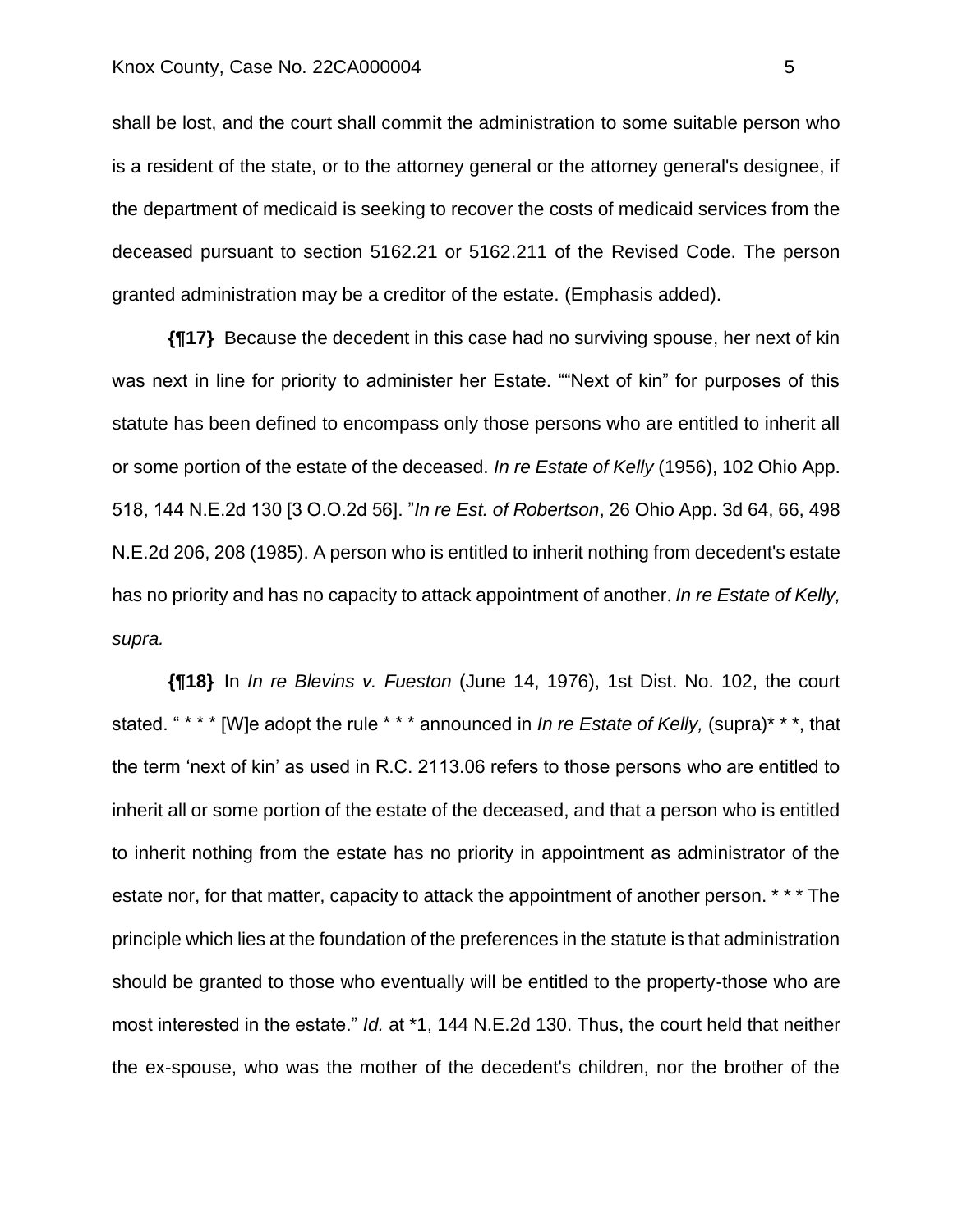decedent was entitled to priority of appointment. Further, the court determined that, though no one was entitled to priority under the statute, the appointment of the ex-spouse as a 'suitable person' was not contrary to R.C. 2113.06.

**{¶19}** In the case sub judice, Tiffani Maybury died intestate. Under R.C. 2105.05, the statute of descent and distribution, because she had no surviving spouse, her two minor children were entitled to inherit from her. Due to their minority, they were unsuitable to administer the decedent's estate and a suitable person would need to be appointed pursuant to R.C. 2113.06(C).

**{¶20}** Under *Kelly,* because appellant has no personal interest in the decedent's estate, she consequently has no capacity to attack appellee's appointment as administrator. Because she inherits nothing from the estate, appellant cannot demonstrate a present interest in the subject matter of the appeal and cannot show that she was prejudiced by the decision of the trial court. *See, In re Estate of Jones*, 4th Dist. Adams No. 09CA879, 2009-Ohio-4457, at ¶ 23 in which the court, in dismissing the appeal of an ex-wife from the appointment and failure to remove the decedent's sister as administrator, held that the minor children were "the only parties entitled to inherit the decedent's estate and, as such are the only next of kin for purposes of R.C. 2113.06. Because neither [the ex-wife nor the sister is] entitled to inher[it] anything under the estate, neither [is] entitled to priority of appointment." *Id.* at ¶ 21.